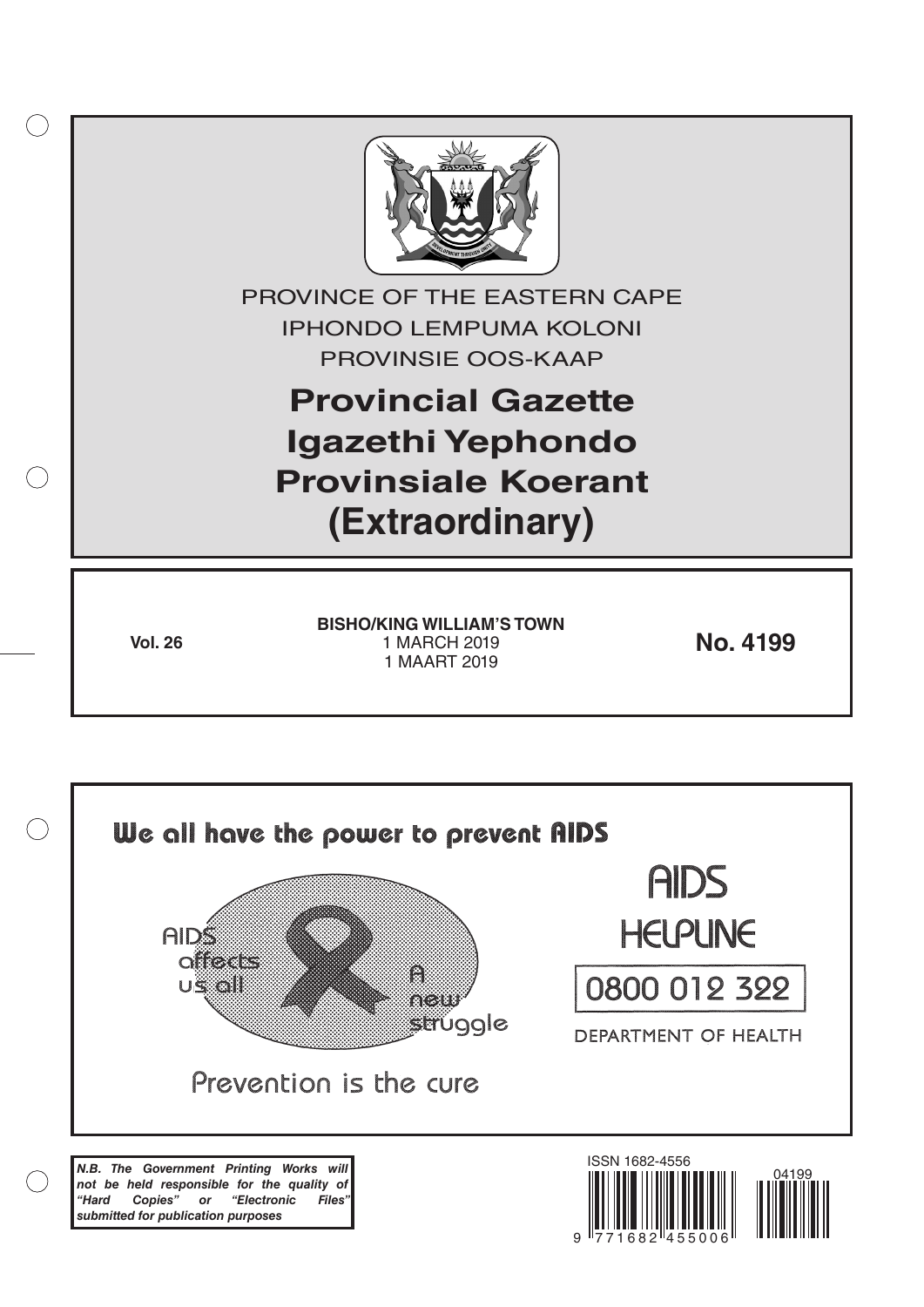# **IMPORTANT NOTICE:**

**The GovernmenT PrinTinG Works Will noT be held resPonsible for any errors ThaT miGhT occur due To The submission of incomPleTe / incorrecT / illeGible coPy.**

**no fuTure queries Will be handled in connecTion WiTh The above.**

#### **CONTENTS**

|    |                                                             | <i>Gazette Page</i> |     |
|----|-------------------------------------------------------------|---------------------|-----|
|    |                                                             | No.                 | No. |
|    | LOCAL AUTHORITY NOTICES • PLAASLIKE OWERHEIDS KENNISGEWINGS |                     |     |
| 48 |                                                             | 4199                |     |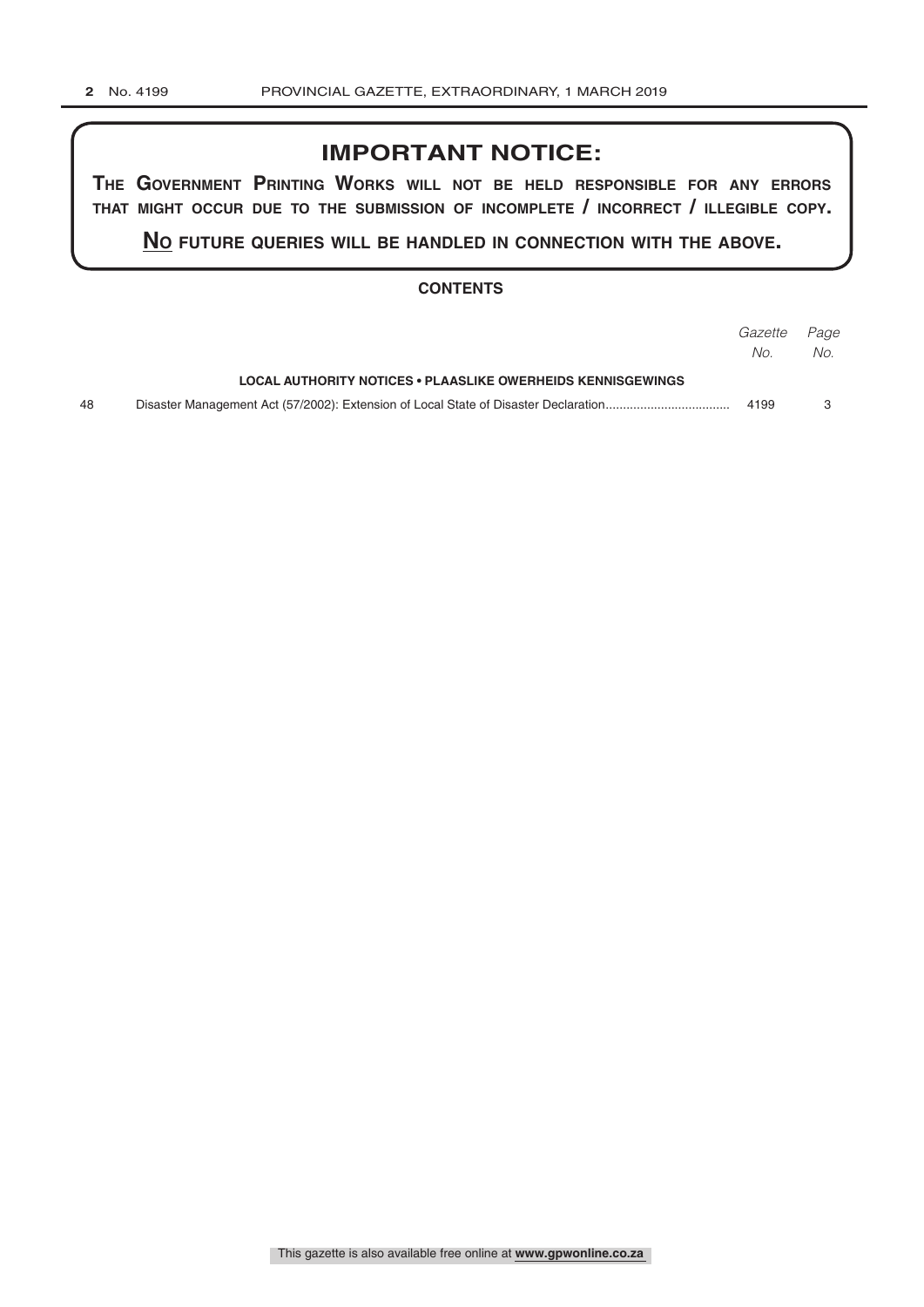# Local Authority Notices • Plaaslike Owerheids Kennisgewings

### **LOCAL AUTHORITY NOTICE 48 OF 2019**



Cape St Francis **Hankey** Humansdorp Jeffreys Bay Loerie Oyster Bay Patensie St Francis Bay Thornhill

Postal: PO Box 21, Jeffreys Bay, 6330 Tel: 042 200 2200 / 042 200 8300 Fax: 042 200 8606 Email: registry @kouga.gov.za Website: www.kouga.gov.za

# **PROVINCE OF THE EASTERN CAPE**

## **KOUGA LOCAL MUNICIPALITY (EC108)**

## **PROVINCIAL NOTICE 133/2018**

### **EXTENSION OF LOCAL STATE OF DISASTER DECLARATION**

## **DISASTER MANAGEMENT ACT NO. 57 OF 2002**

The Kouga Local Municipality hereby, in terms of Section 55(5)(c) of the Disaster Management Act No. 57 of 2002, due to the prevailing drought conditions extend the Declaration of Local State of Disaster as published in the Provincial Gazette No. 4170 of 14 January 2019 for a further month.

**C. DU PLESSIS** Jeffreys Bay **MUNICIPAL MANAGER** 6330

**FOR PUBLICATION:**

**Provincial Government Gazette**

P.O. Box 21